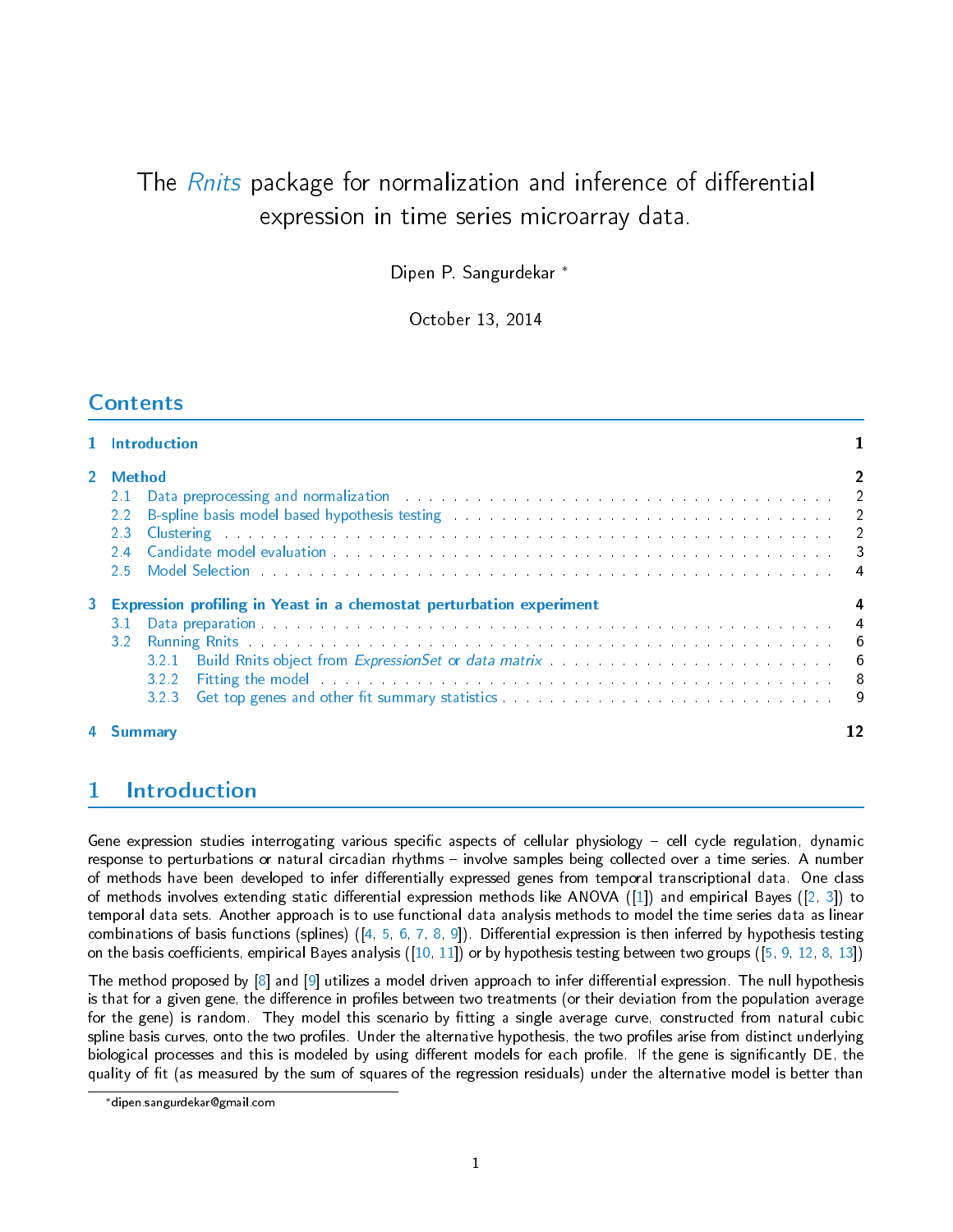under the null model. To get the significance of the fit statistic, the method instead uses a bootstrapping based approach to simulate expression profiles under the null model and empirically estimates the frequency of the simulated fit statistic being higher than the observed one. A critical parameter in this modeling approach is the dimensionality of the spline basis  $p \nvert 8$  propose a method to pick an optimal model that minimizes the generalized cross-validation error on the top eigenvectors inferred from the data. In the current work, we extend the previous work by proposing an alternative approach to model selection for inference in complex temporal data. We identify distinct optimal models for clustered subsets of genes sharing complex patterns based on the statistical power to detect genes with differential trajectories. We implement this approach in a statistical package written in  $R$ ,  $Rn$ its, to assist the research community in the end-to-end genomic analysis of time course experiments, from raw data import normalization, inference of DE and visualization of results.

# <span id="page-1-0"></span>2 Method

### <span id="page-1-1"></span>2.1 Data preprocessing and normalization

Raw or pre-processed expression data can be imported into *Rnits* either as a data matrix, an RGList object created by the package *limma*, an AffyBatch object (package *affy*) or an eSet object downloaded from NCBI's Gene Expression Omnibus by package GEOquery. For all data formats, Rnits offers probe filtering and normalization options that are native to the respective packages. Processed data, along with probe and sample phenotype data, is stored as an Rnits class object, which inherits all methods from the  $ExpressionSet$  object in  $R$  that is commonly used for storing expression data and metadata. This allows expression and metadata retrieval from the object using the standard methods defined for ExpressionSet objects. In addition to the standard metadata requirements for the ExpressionSet object, building Rnits objects requires columns labeled "Sample" and "Time" in the phenotype data matrix, and a column labeled "GeneName" for the probe data matrix (for gene level summarization). One of the time series experiments may be labeled as 'control' for the purpose of clustering data. Inference can be done at the probe level or at the gene level if multiple probes represent a single gene. For gene level analysis, probe data is collapsed into a gene level summary using the robust Tukey Biweight estimator, which penalizes outlier values. For analysis, the distinct time series experiments must have been sampled at the same points.

### <span id="page-1-2"></span>2.2 B-spline basis model based hypothesis testing

The analysis approach is to model the time course data under the null hypothesis that individual gene expression trajectories from distinct sets is a realization of the same underlying basis trajectory modeled as a B-spline curve. Under the alternative hypothesis, each series is modeled as a distinct underlying basis. [\[8\]](#page-12-2) et al describe a method of selecting the optimal B-spline basis model  $\mathcal{L}$ . For each data set, the top eigenvectors are computed and the set of models  $\mathcal{L}$  are used to compute the generalized cross-validation error using the eigenvectors as predicted variables. For each data set, the model that minimizes the cross-validated error across all top components is chosen as optimal and the largest optimal model among all data sets is chosen (Rnits.gcv). We extend this work to develop a parallel approach for selecting the optimal model based on the power of inferring differentially expressed genes. Rnits power. A series of candidate models  $\overline{\mathcal{L}}$  are evaluated on the entire data set and optimal models are selected based on the distribution of the p-values of fit.

### <span id="page-1-3"></span>2.3 Clustering

In the first step of this approach, the genes (or probes) may be clustered. Clustering allows models of varying complexity to be selected to represent the diverse expression patterns observed within the data. Each gene/probe is assigned to one of K distinct clusters using k-means clustering on gene centered data (either all the series or based on a single "control" series). The total number of clusters may be provided by the user as an argument or is determined empirically as twice the number of eigenvectors required to explain 70% of variation in the time series labeled as control or the entire data set. If any of the resulting clusters have less than 500 genes, clustering is iteratively repeated with one less initial cluster centroid.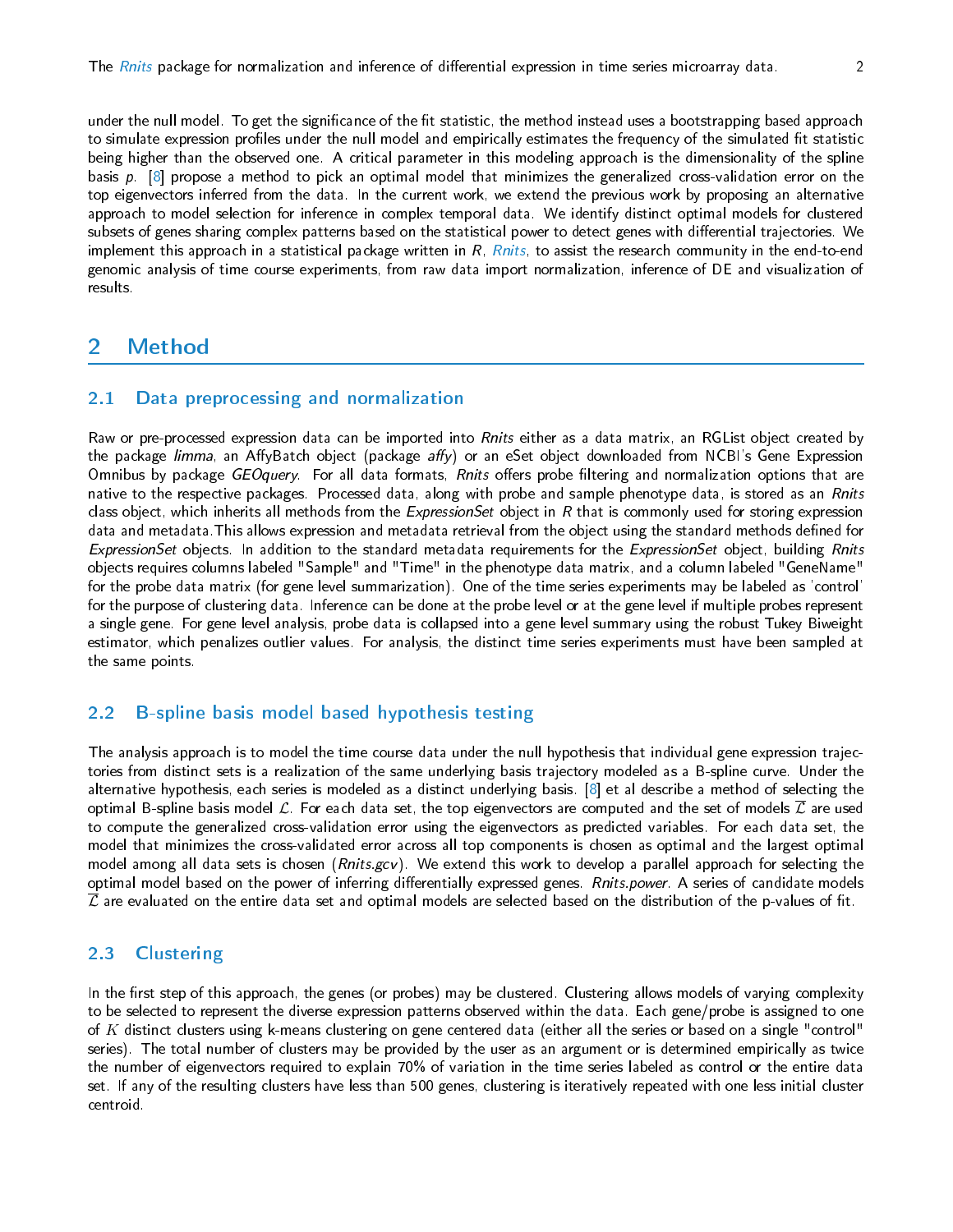### <span id="page-2-0"></span>2.4 Candidate model evaluation

The size r of the individual time series experiment determines the set of candidate B-spline models that can be investigated. Each model  $\mathcal{L}(c, p, r)$  is defined by its degree of curvature c and the degrees of freedom p i.e. the number of basis splines used. The rank constrains the curvature and the number of basis splines as follows. For a given matrix with rank  $r$ , the set of candidate models  $\overline{\mathcal{L}}$  were:

$$
\overline{\mathcal{L}}(c, p, r) \begin{cases} 3 \le p \le \min(8, r - 2) \\ 2 \le c \le \min(5, p - 1) \end{cases}
$$
\n(1)

where each model was constrained to have a maximum degree of curvature of 5 and maximum number of basis splines at 8. Whenever sufficient degrees of freedom were available to allow manual placement of knots  $(p-c-1>0)$ , knots were chosen based on which time points had the maximum inflection. For each cluster  $k$  (or for the entire data), each model  $\mathcal{L} \in \overline{\mathcal{L}}$  or the optimal model obtained by generalized cross-validation was evaluated as follows:

- $\bullet\,$  The gene expression data matrix for series  $s$  can be represented as  ${\bf Y}_{m_kn}$  where  $m$  represents the number of probes (or genes) in cluster  $k$ , and n equals size of the data series. The candidate model  $L$  is represented by its B-spline basis  $\mathbf{X}_{pn}^\mathcal{L}$  . For models with larger basis splines, knot placement is guided by regions of higher curvature.
- $\bullet$  Under the null model of no differential expression between the different time series, the distinct profiles are assumed to be generated from the same underlying curve, and the expression matrix for all series  $\mathbf{Y}_{mn}$  is fit as follows:

$$
\mathbf{Y}_{mn} = \widehat{\beta_{mn}} \mathbf{X}_{pn}^{\mathcal{L}} + \mathbf{E}_{mn} = \widehat{\mathbf{Y}}_{null} + \mathbf{E}_{null}
$$
 (2)

 $\bullet\,$  Under the alternate hypothesis, for each individual series  $s\in(1,S)$  , we fit a distinct curve and the individual data matrix is fit as follows

$$
\mathbf{Y}_{mr} = \widehat{\beta_{mr}} \mathbf{X}_{pr}^{\mathcal{L}} + \mathbf{E}_{mr} = \widehat{\mathbf{Y}}_{alt} + \mathbf{E}_{alt}
$$
 (3)

 $\bullet$  The two models are evaluated using a ratio statistic  $F_k^\mathcal{L}$ 

$$
\mathcal{F}_k^{\mathcal{L}} = \frac{\sum^r \mathbf{E}_{null}^2 - \sum^s \sum^r \mathbf{E}_{alt}^2}{\sum^s \sum^r \mathbf{E}_{alt}^2 + s_0}
$$
\n(4)

where  $\sum^r \mathbf{E}^2_{null}$  is the vector of sum of square of residuals under the null hypothesis for all genes in cluster  $k$  and  $\sum^s\sum^r\mathbf{\widetilde{E}}^2_{alt}$  is the sum of squared residuals for each gene in cluster  $k$  added over all series  $s$ . We add a variance stabilizing factor to the denominator  $s_0$  computed as described by [\[14\]](#page-12-8).

To compute p-values for the ratio statistic, we use the bootstrap approach as described by [\[8\]](#page-12-2). First the residuals under the alternate model  $E_{alt}$  are standardized to correct for heteroskedasticity for each series. This penalizes the models with larger basis splines by increasing the effective size of their residuals.

$$
\mathbf{E}_{alt}^{'} = \frac{\mathbf{E}_{alt}}{\sqrt{1 - X(X^{T}X)^{-1}X^{T}}}
$$
\n(5)

For each bootstrap iteration  $b$ , a synthetic null data set is constructed by adding the bootstrapped studentized residuals to the null fit.

$$
\mathbf{Y}_{null}^* = \hat{\mathbf{Y}}_{null} + \mathbf{E}_{alt}^{'*}
$$
 (6)

Eqn (2)-(4) are repeated for each iteration and ratio statistics  $\mathcal{F}^{\mathcal{L}*}_k$  under the null hypothesis of no differential expression are computed. Empirical p-values are computed for the observed ratio statistic based on the distribution of the simulated ones under the null hypothesis.

$$
\mathcal{P}_k^{\mathcal{L}} = \frac{\#(\mathcal{F}_k^{\mathcal{L}*} > \mathcal{F}_k^{\mathcal{L}})}{B} \tag{7}
$$

where  $B$  are the number of bootstrap iterations.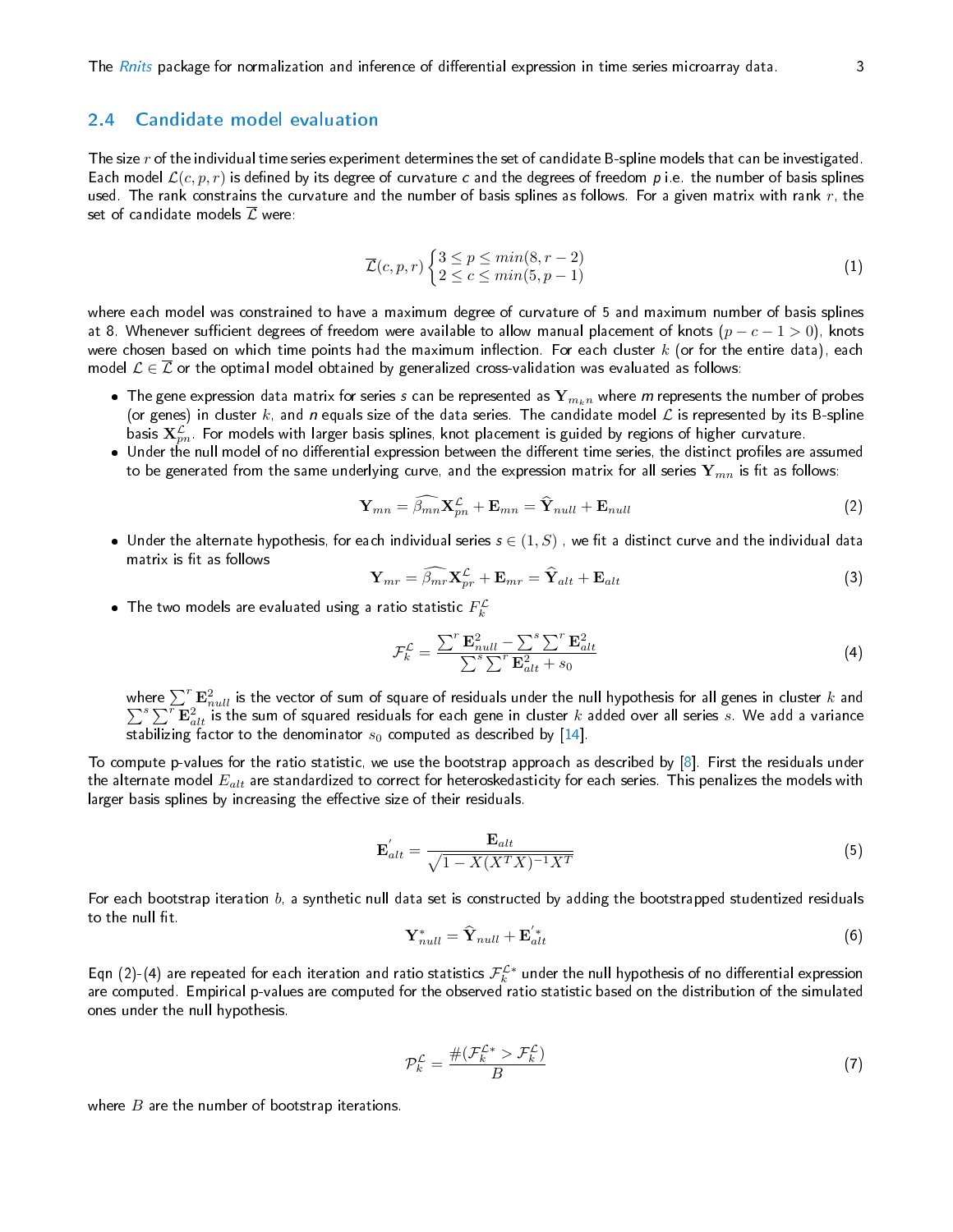### <span id="page-3-0"></span>2.5 Model Selection

For each cluster  $k$ , p-values are similarly calculated for each model  $\mathcal{L}\in\overline{\mathcal{L}}$  . The significance of each model fit is a function of the size of the studentized residuals under the null and alternative hypotheses. While more complex models (larger number of basis functions) may yield smaller residuals during the alternative fit, these may get heavily penalized during correction for heteroskedasticity, leading to low statistical power. At the other extreme, an insufficiently complex model may not effectively capture the complexity of the expression trajectories that may lead to larger residuals and lack of power. To alleviate this effect, we select the model  ${\cal L}$  which results in the maximum power, as determined by the number of genes inferred at an estimated False Discovery Rate  $< 5\%$ 

### <span id="page-3-1"></span>3 Expression profiling in Yeast in a chemostat perturbation experiment

We applied the Bspline methods to time course expression data tracking the glucose perturbation responses of a wild type yeast strain grown at steady state in a chemostat with galactose as the carbon source ([\[15\]](#page-12-9)). Two glucose concentrations (effective concentration of 0.2 g/l and 2 g/l) were used as pulses and responses were tracked at 10, 15, 20, 30, 45, 90, 120 and 150 minutes post each treatment. We obtained the published microarray data from NCBI Gene Expression Omnibus (GEO accession GSE4158) and analyzed it using Rnits.

### <span id="page-3-2"></span>3.1 Data preparation

First, we download the data from GEO and format it.

```
# Download NCBI GEO data with GEOquery
library(knitr)
rm(list = ls())library(GEOquery)
## Loading required package: Biobase
## Loading required package: BiocGenerics
## Loading required package: parallel
##
## Attaching package: 'BiocGenerics'
##
## The following objects are masked from 'package:parallel':
##
## clusterApply, clusterApplyLB, clusterCall, clusterEvalQ,
## clusterExport, clusterMap, parApply, parCapply, parLapply,
## parLapplyLB, parRapply, parSapply, parSapplyLB
##
## The following object is masked from 'package:stats':
##
## xtabs
##
## The following objects are masked from 'package:base':
##
## Filter, Find, Map, Position, Reduce, anyDuplicated, append,
## as.data.frame, as.vector, cbind, colnames, do.call, duplicated,
## eval, evalq, get, intersect, is.unsorted, lapply, mapply, match,
## mget, order, paste, pmax, pmax.int, pmin, pmin.int, rank, rbind,
## rep.int, rownames, sapply, setdiff, sort, table, tapply, union,
## unique, unlist, unsplit
##
```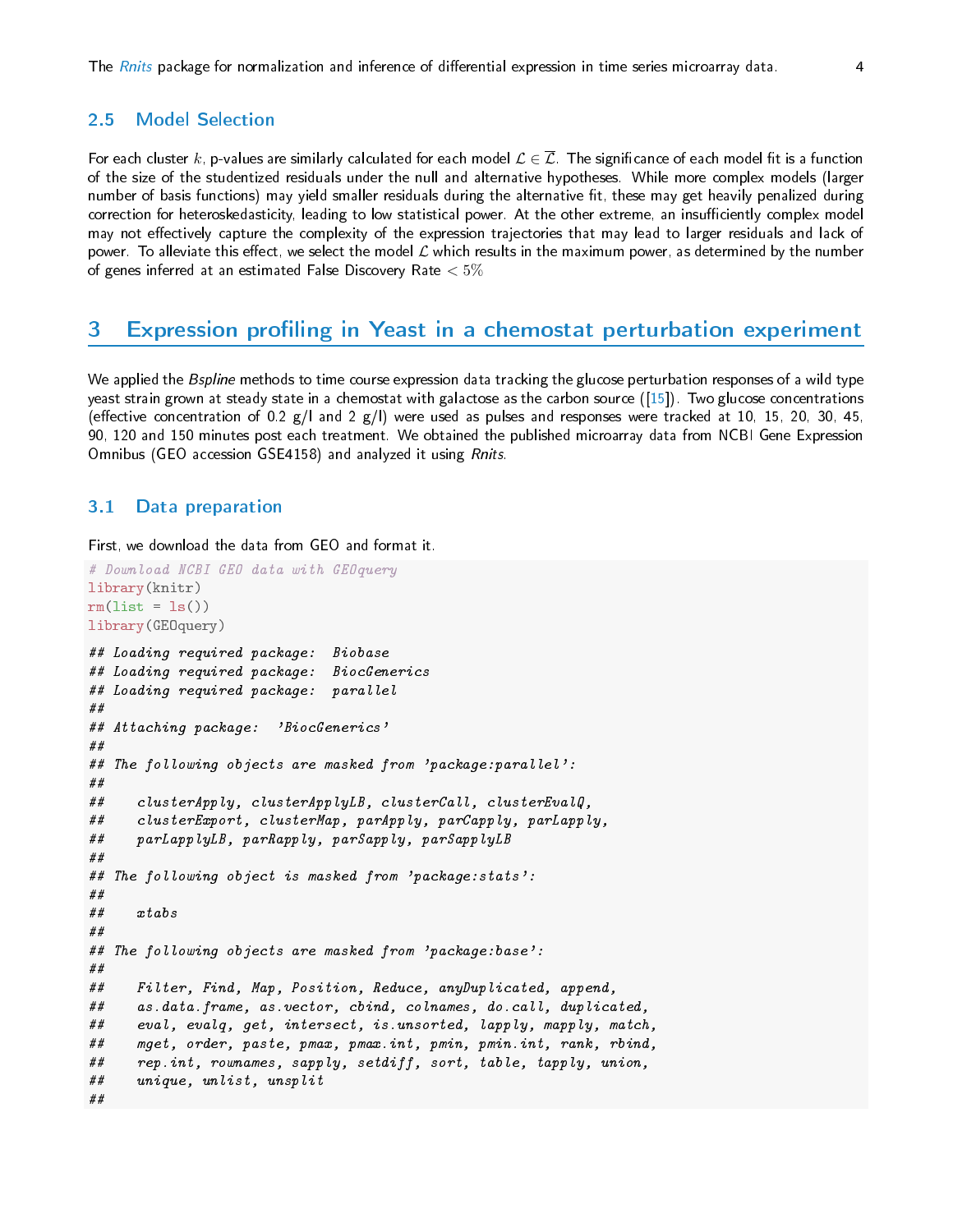```
## Welcome to Bioconductor
##
## Vignettes contain introductory material; view with
## 'browseVignettes()'. To cite Bioconductor, see
## 'citation("Biobase")', and for packages 'citation("pkgname")'.
##
## Setting options('download.file.method.GEOquery'='curl')
library(stringr)
library(Rnits)
## Loading required package: ggplot2
## Loading required package: limma
##
## Attaching package: 'limma'
##
## The following object is masked from 'package:BiocGenerics':
##
## plotMA
gds <- getGEO("GSE4158", AnnotGPL = FALSE)[[1]]
## ftp://ftp.ncbi.nlm.nih.gov/geo/series/GSE4nnn/GSE4158/matrix/
## Found 1 file(s)
## GSE4158_series_matrix.txt.gz
## File stored at:
## /tmp/RtmpfsKhwu/GPL3415.soft
class(gds)
gds
# Extract non-replicate samples
pdata <- pData(gds)
filt <- pdata$characteristics_ch2 \n  <i>%in%</i> names(which(table(pdata$characteristics_ch2) ==
   2))
gds <- gds[, filt]
pdata <- pData(gds)
time <- as.numeric(str_extract(pdata$characteristics_ch2, "\\d+"))
```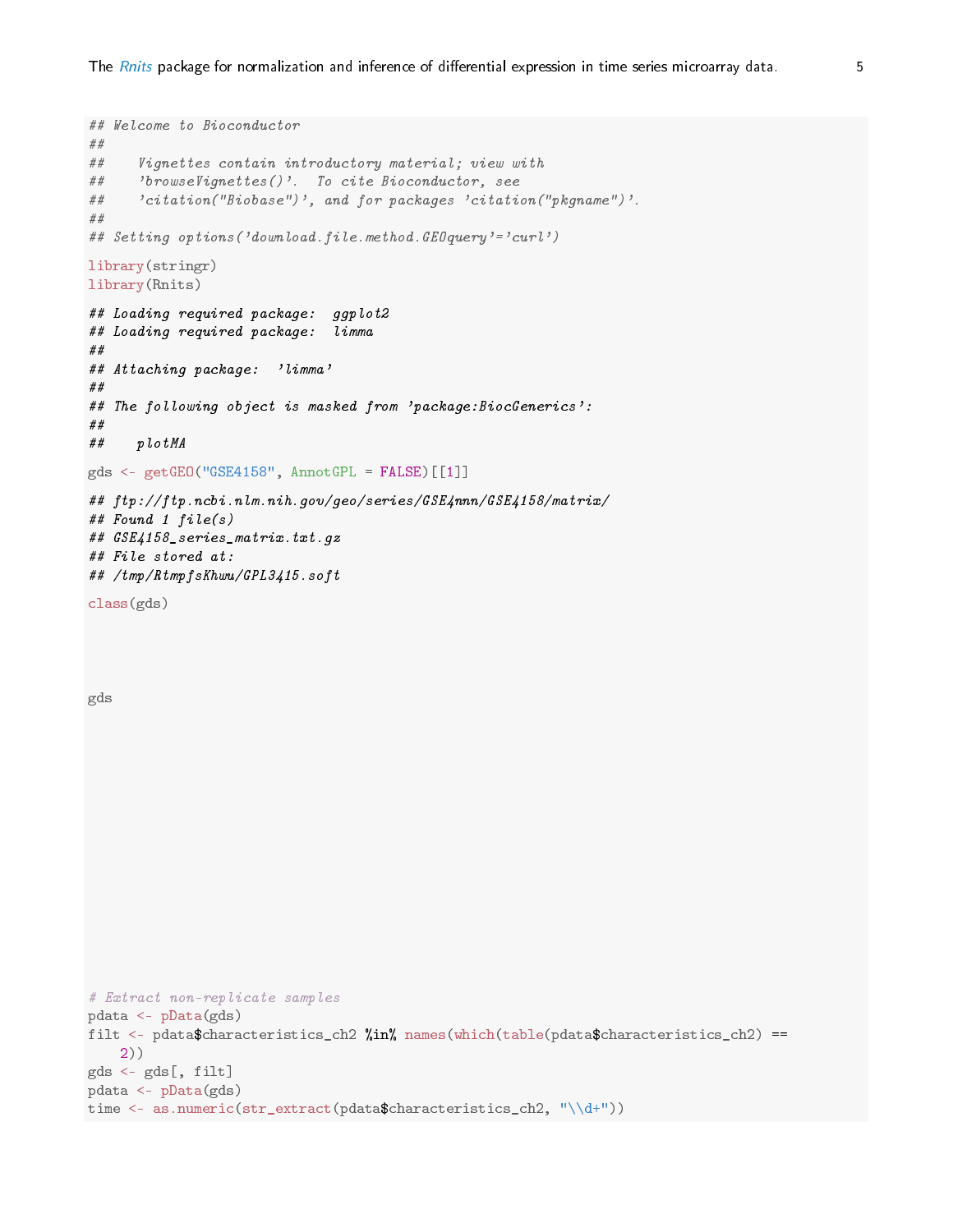```
sample \leq rep("2g/1", length(time))
sample[grep("0.2g/l", gds[["title"]])] <- "0.2g/l"
# Format phenotype data with time and sample information
gds[["Time"]] <- time
gds[["Sample"]] <- sample
dat <- gds
fData(dat)["Gene Symbol"] <- fData(dat)$ORF
```
### <span id="page-5-0"></span>3.2 Running Rnits

#### <span id="page-5-1"></span>3.2.1 Build Rnits object from ExpressionSet or data matrix

```
Next we build the Rnits object
```

```
# Build rnits data object from formatted data (samples can be in any order) and
# between-array normalization.
rnitsobj <- build.Rnits(dat[, sample(ncol(dat))], logscale = TRUE, normmethod = "Between")
## Between Array normalization
## Data set with 2 time series
## Dataset with 10752 features and 16 samples
rnitsobj
## Rnits (storageMode: lockedEnvironment)
## assayData: 10752 features, 16 samples
## element names: exprs
## protocolData: none
## phenoData
## sampleNames: GSM95010 GSM95011 ... GSM94998 (16 total)
## varLabels: title geo_accession ... Sample (38 total)
## varMetadata: labelDescription
## featureData
## featureNames: 1 2 ... 10752 (10752 total)
## fvarLabels: ID METACOLUMN ... GeneName (12 total)
## fvarMetadata: labelDescription
## experimentData: use 'experimentData(object)'
## Annotation:
# Alternatively, we can also build the object from just a data matrix, by
# supplying the 'probedata' and 'phenodata' tables
datdf <- exprs(dat)
rownames(datdf) <- fData(dat)$ID
probedata <- data.frame(ProbeID = fData(dat)$ID, GeneName = fData(dat)$ORF)
phenodata <- pData(dat)
rnitsobj <- build.Rnits(datdf, probedata = probedata, phenodata = phenodata, logscale = TRUE,
   normmethod = "Between")
## Log scale is TRUE
## Between Array normalization
## Data set with 2 time series
## Dataset with 10752 features and 16 samples
# Extract normalized expression values
lr <- getLR(rnitsobj)
```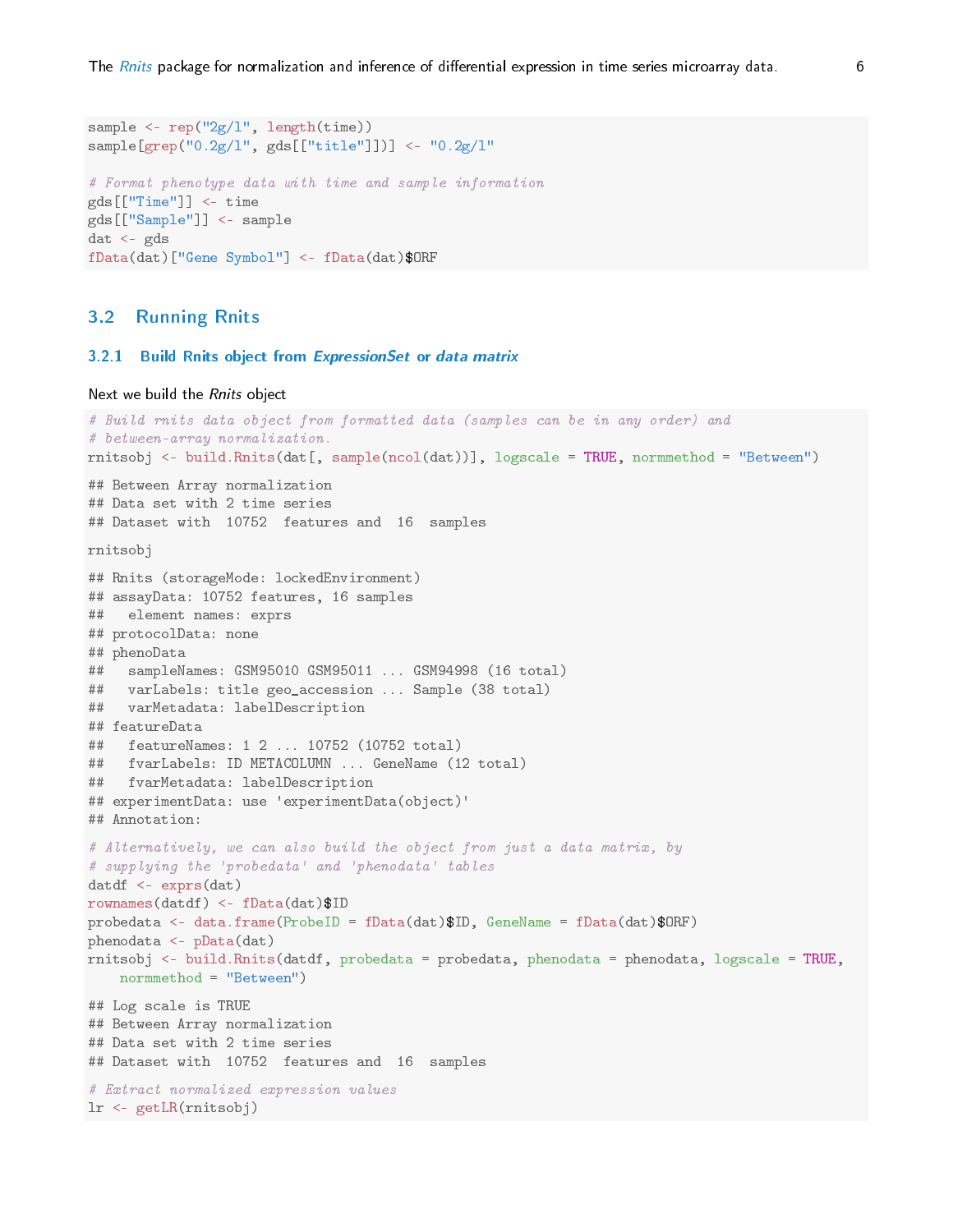head(lr) ## GSM95010 GSM95011 GSM95012 GSM95013 GSM95002 GSM95004 ## 1 -0.99269970 -0.84741081 -0.22867060 0.5941574 -1.18590131 0.5137818 ## 2 0.12448779 0.76758977 1.43044492 0.9482546 -0.04944478 0.4212989 ## 3 0.05362765 -0.69975822 -0.70887206 0.2560923 0.62460336 0.3294558 ## 4 -0.59017581 -0.47129159 -0.08102022 0.7885572 -1.03973077 0.8060511 ## 5 -1.05032467 0.04912668 0.09804767 0.4690431 -1.59731454 0.4243162 ## 6 0.84482623 1.10519264 1.25240820 1.6704265 -0.22307705 0.3077783 ## GSM95006 GSM95008 GSM94988 GSM94989 GSM94991 GSM94992 ## 1 -0.31852729 -0.19303436 -0.20592568 -0.0797288 -0.05466009 0.005671936 ## 2 0.31219698 0.13219700 0.62636186 0.6992206 0.78594481 0.684897162 ## 3 -0.09733628 -0.39948994 -0.26945402 -0.7516256 -1.01418075 -1.066315054 ## 4 0.57356735 0.43055165 -0.07012699 -0.3610244 -0.97771053 -0.841308620 ## 5 0.38912313 0.09812534 0.25315615 0.0561665 0.17523029 0.273787476 ## 6 0.24570856 -0.19826540 0.85110526 0.7232386 1.04992619 1.053762306 ## GSM94993 GSM94994 GSM94996 GSM94998 ## 1 0.3418725 -2.487601 0.1680312 0.2977183 ## 2 0.8925079 NA 1.1047615 0.7014654 ## 3 -1.0909498 NA 0.1363547 0.7593684 ## 4 -0.1664416 NA -0.2371354 NA ## 5 0.1791928 NA 0.3288013 0.5037860 ## 6 1.0160011 -1.292664 0.8986091 0.7248260 # Impute missing values using K-nn imputation lr <- getLR(rnitsobj, impute = TRUE) ## Warning in knnimp(x, k, maxmiss = rowmax, maxp = maxp): 1635 rows with more than 50 % entries missing; ## mean imputation used for these rows ## Cluster size 9117 broken into 6018 3099 ## Cluster size 6018 broken into 4290 1728 ## Cluster size 4290 broken into 428 3862 ## Done cluster 428 ## Cluster size 3862 broken into 1966 1896 ## Cluster size 1966 broken into 1191 775 ## Done cluster 1191 ## Done cluster 775 ## Done cluster 1966 ## Cluster size 1896 broken into 1298 598 ## Done cluster 1298 ## Done cluster 598 ## Done cluster 1896 ## Done cluster 3862 ## Done cluster 4290 ## Cluster size 1728 broken into 1542 186 ## Cluster size 1542 broken into 976 566 ## Done cluster 976 ## Done cluster 566 ## Done cluster 1542 ## Done cluster 186

## Done cluster 1728

## Done cluster 6018

## Cluster size 3099 broken into 1001 2098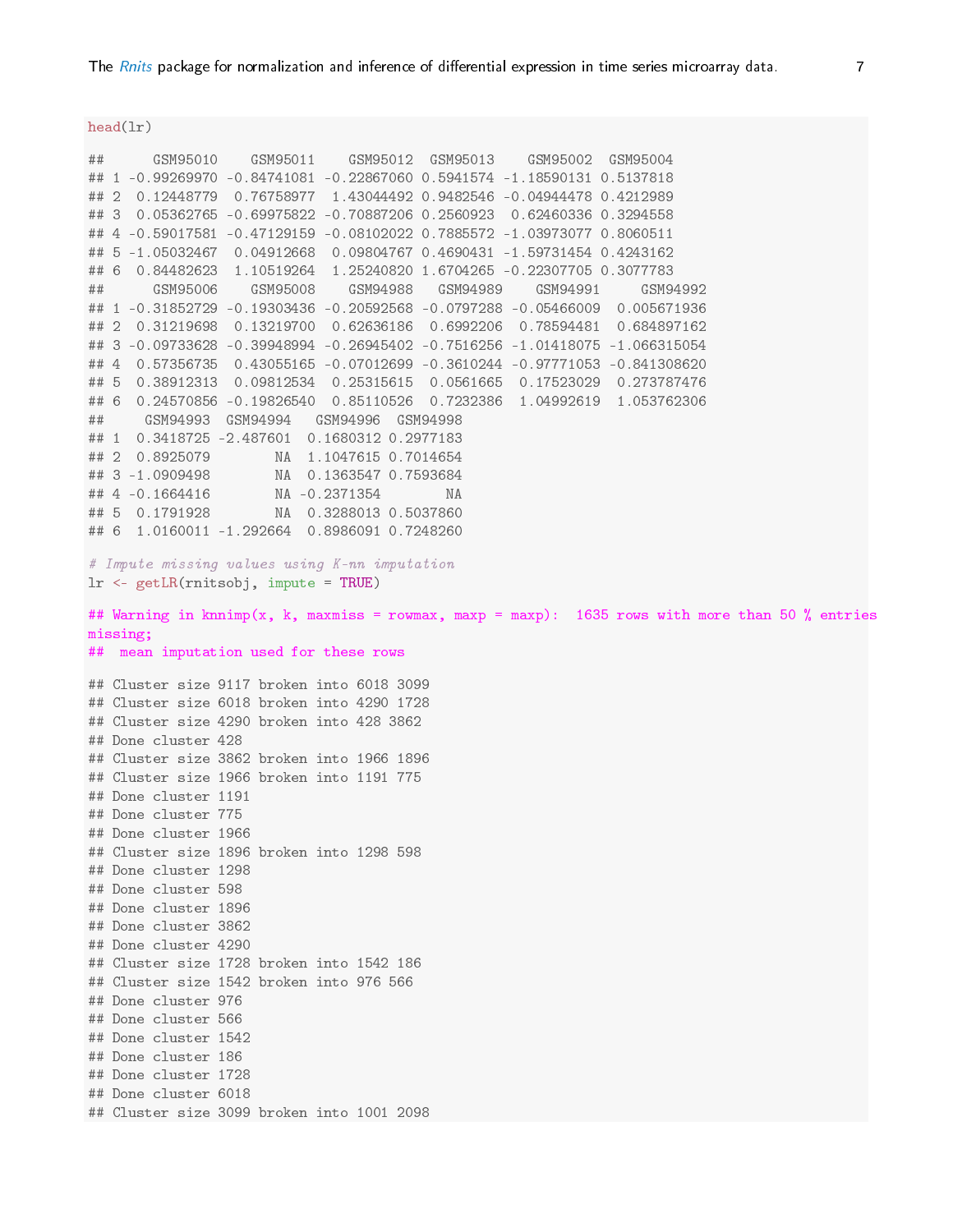```
## Done cluster 1001
## Cluster size 2098 broken into 522 1576
## Done cluster 522
## Cluster size 1576 broken into 941 635
## Done cluster 941
## Done cluster 635
## Done cluster 1576
## Done cluster 2098
## Done cluster 3099
head(lr)
## GSM95010 GSM95011 GSM95012 GSM95013 GSM95002 GSM95004
## 1 -0.99269970 -0.84741081 -0.22867060 0.5941574 -1.18590131 0.5137818
## 2 0.12448779 0.76758977 1.43044492 0.9482546 -0.04944478 0.4212989
## 3 0.05362765 -0.69975822 -0.70887206 0.2560923 0.62460336 0.3294558
## 4 -0.59017581 -0.47129159 -0.08102022 0.7885572 -1.03973077 0.8060511
## 5 -1.05032467 0.04912668 0.09804767 0.4690431 -1.59731454 0.4243162
## 6 0.84482623 1.10519264 1.25240820 1.6704265 -0.22307705 0.3077783
## GSM95006 GSM95008 GSM94988 GSM94989 GSM94991 GSM94992
## 1 -0.31852729 -0.19303436 -0.20592568 -0.0797288 -0.05466009 0.005671936
## 2 0.31219698 0.13219700 0.62636186 0.6992206 0.78594481 0.684897162
## 3 -0.09733628 -0.39948994 -0.26945402 -0.7516256 -1.01418075 -1.066315054
## 4 0.57356735 0.43055165 -0.07012699 -0.3610244 -0.97771053 -0.841308620
## 5 0.38912313 0.09812534 0.25315615 0.0561665 0.17523029 0.273787476
## 6 0.24570856 -0.19826540 0.85110526 0.7232386 1.04992619 1.053762306
## GSM94993 GSM94994 GSM94996 GSM94998
## 1 0.3418725 -2.4876007 0.1680312 0.2977183
## 2 0.8925079 0.8512363 1.1047615 0.7014654
## 3 -1.0909498 -0.2650156 0.1363547 0.7593684
## 4 -0.1664416 -0.1232633 -0.2371354 0.0988995
## 5 0.1791928 0.6795649 0.3288013 0.5037860
## 6 1.0160011 -1.2926636 0.8986091 0.7248260
```
#### <span id="page-7-0"></span>3.2.2 Fitting the model

Next fit the model using gene-level summarization and by clustering all genes.

```
# Fit model using gene-level summarization
rnitsobj <- fit(rnitsobj, gene.level = TRUE, clusterallsamples = TRUE)
## Collapsing probes into gene level log-ratios
## 3066 probes had no gene names. Removing them from further processing.
## Found 6342 unique genes.
## ############################
## Analyzing Models
## Computed number of clusters is 12
## Repeating clustering to eliminate small clusters
## Repeating clustering to eliminate small clusters
## Repeating clustering to eliminate small clusters
## Repeating clustering to eliminate small clusters
## Repeating clustering to eliminate small clusters
## Repeating clustering to eliminate small clusters
## Repeating clustering to eliminate small clusters
## Number of clusters is: 5
```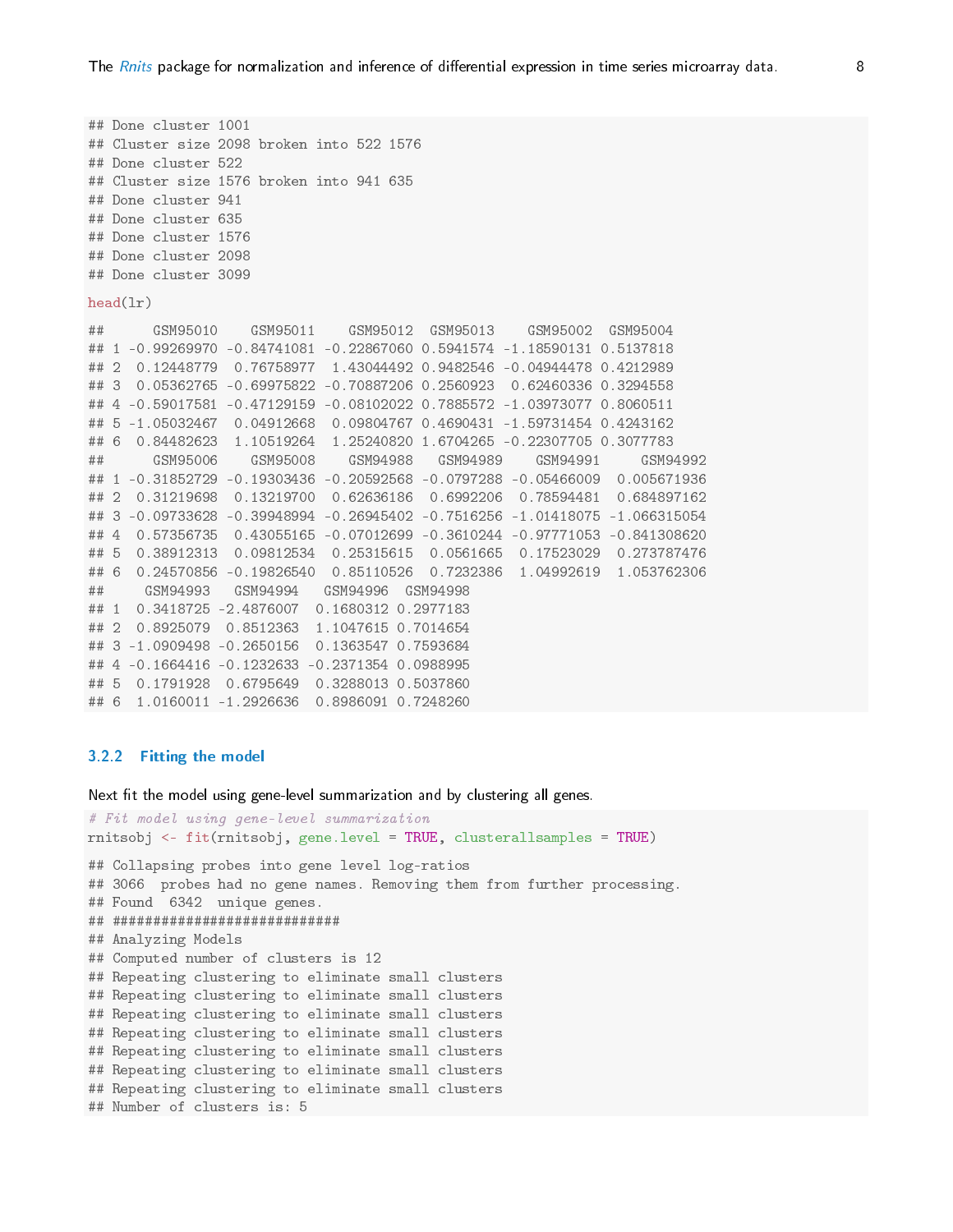## ############################ ## Cluster 1 of size 1000 ## Cluster 2 of size 504 ## Cluster 3 of size 1708 ## Cluster 4 of size 2602 ## Cluster 5 of size 528 ## Estimated proportion of null genes is 49.42 %

The model may be fit using no clustering of samples, or by precomputing the optimal model using the method of  $[8]$ .

```
rnitsobj_nocl <- fit(rnitsobj, gene.level = TRUE, clusterallsamples = FALSE)
```

```
opt_model <- calculateGCV(rnitsobj)
rnitsobj_optmodel <- fit(rnitsobj, gene.level = TRUE, model = opt_model)
```
#### <span id="page-8-0"></span>3.2.3 Get top genes and other fit summary statistics

```
# Get pvalues from fitted model
pval <- getPval(rnitsobj)
head(pval)
## YAL001C YAL003W YAL005C YAL008W YAL010C YAL012W
## 0.333647541 0.013530000 0.008665105 0.218993082 0.435983859 0.047720000
# Get ratio statistics from fitted model
stat <- getStat(rnitsobj)
head(stat)
## YAL001C YAL003W YAL005C YAL008W YAL010C YAL012W
## 0.019826266 1.134269251 0.570045135 0.053763321 0.004774746 0.624189085
# If clustering was used, check the cluster gene distribution
table(getCID(rnitsobj))
##
## 1 2 3 4 5
## 1000 504 1708 2602 528
# P-values, ratio statistics and cluster ID's can be retrieved for all genes
# together
fitdata <- getFitModel(rnitsobj)
head(fitdata)
## Ratio.statistic p.value clusterID
## YAL001C 0.019826266 0.333647541 3
## YAL003W 1.134269251 0.013530000 1
## YAL005C 0.570045135 0.008665105 3
## YAL008W 0.053763321 0.218993082 4
## YAL010C 0.004774746 0.435983859 4
## YAL012W 0.624189085 0.047720000 1
# View summary of top genes
summary(rnitsobj, top = 10)## Rank Name Statistic p.value FDR.percent ClusterID Model.degree
## YLR108C 1 YLR108C 12.910 0 0 1 5
## YGL157W 2 YGL157W 9.327 0 0 1 5
## YDR277C 3 YDR277C 9.177 0 0 1 5
```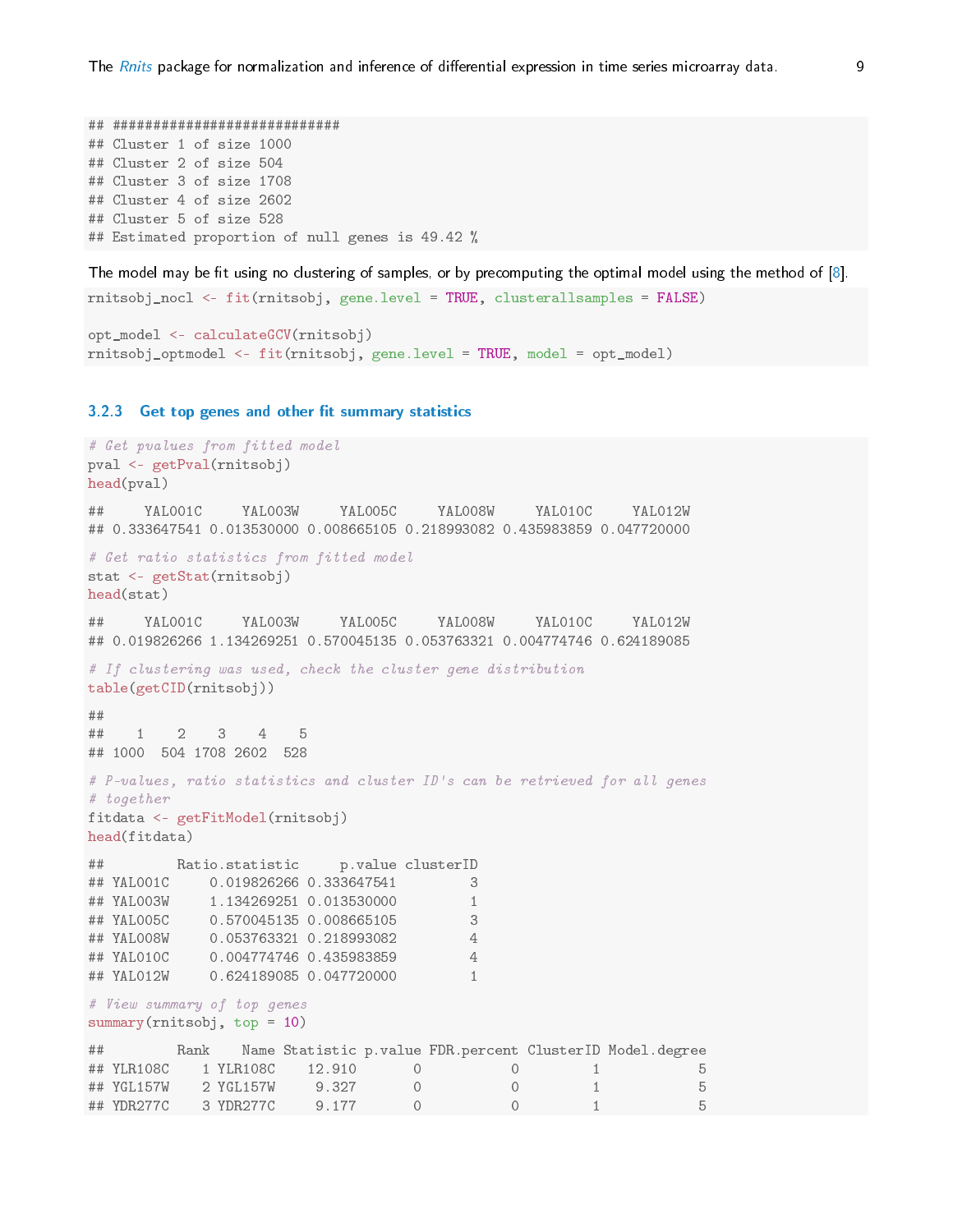|    | ## YLR044C | 4 YLR044C                                                                          | 8.783 | 0                                                     | 0                                                                | $\mathbf{1}$                                                                 | 5              |  |
|----|------------|------------------------------------------------------------------------------------|-------|-------------------------------------------------------|------------------------------------------------------------------|------------------------------------------------------------------------------|----------------|--|
|    | ## YLR377C | 5 YLR377C                                                                          | 7.996 | 0                                                     | 0                                                                | $\mathbf{2}$                                                                 | $\mathbf{2}$   |  |
|    | ## YOL126C | 6 YOL126C                                                                          | 6.536 | 0                                                     | 0                                                                | $\sqrt{2}$                                                                   | $\mathbf{2}$   |  |
|    | ## YNL117W | 7 YNL117W                                                                          | 5.954 | 0                                                     | 0                                                                | $\sqrt{2}$                                                                   | $\mathbf 2$    |  |
|    | ## YJL045W | 8 YJL045W                                                                          | 5.081 | 0                                                     | 0                                                                | $\mathbf{2}$                                                                 | $\mathbf{2}$   |  |
|    | ## YLR411W | 9 YLR411W                                                                          | 5.005 | $\circ$                                               | 0                                                                | $\overline{2}$                                                               | $\mathbf 2$    |  |
|    | ## YJR048W | 10 YJR048W                                                                         | 2.562 | 0                                                     | $\circ$                                                          | 4                                                                            | $\overline{2}$ |  |
| ## |            | Model.df                                                                           |       |                                                       |                                                                  |                                                                              |                |  |
|    | ## YLR108C | 6                                                                                  |       |                                                       |                                                                  |                                                                              |                |  |
|    | ## YGL157W | 6                                                                                  |       |                                                       |                                                                  |                                                                              |                |  |
|    | ## YDR277C | 6                                                                                  |       |                                                       |                                                                  |                                                                              |                |  |
|    | ## YLR044C | 6                                                                                  |       |                                                       |                                                                  |                                                                              |                |  |
|    | ## YLR377C | 3                                                                                  |       |                                                       |                                                                  |                                                                              |                |  |
|    | ## YOL126C | 3                                                                                  |       |                                                       |                                                                  |                                                                              |                |  |
|    | ## YNL117W | 3                                                                                  |       |                                                       |                                                                  |                                                                              |                |  |
|    | ## YJL045W | 3                                                                                  |       |                                                       |                                                                  |                                                                              |                |  |
|    | ## YLR411W | 3                                                                                  |       |                                                       |                                                                  |                                                                              |                |  |
|    | ## YJR048W | 3                                                                                  |       |                                                       |                                                                  |                                                                              |                |  |
|    |            | # Extract data of top genes (5% FDR)<br>$td \leftarrow topData(rnitsobj, fdr = 5)$ |       |                                                       |                                                                  |                                                                              |                |  |
|    | ## 1194    |                                                                                    |       |                                                       |                                                                  |                                                                              |                |  |
|    |            |                                                                                    |       |                                                       |                                                                  |                                                                              |                |  |
|    | head(td)   |                                                                                    |       |                                                       |                                                                  |                                                                              |                |  |
| ## |            |                                                                                    |       |                                                       |                                                                  | $0.2g/1_10$ $0.2g/1_15$ $0.2g/1_20$ $0.2g/1_30$ $0.2g/1_45$ $0.2g/1_90$      |                |  |
|    |            |                                                                                    |       |                                                       |                                                                  | ## YLR108C 0.5685404 -1.103856 -0.920593 -0.6556341 0.03927246 -2.2515196    |                |  |
|    | ## YGL157W |                                                                                    |       |                                                       |                                                                  | 2.6492136  2.318524  3.000039  1.8748751  1.25321768  -0.8536410             |                |  |
|    | ## YDR277C |                                                                                    |       |                                                       | 0.9715954 1.605899 2.144856 1.8467730 2.19654505                 |                                                                              | 1.4071820      |  |
|    | ## YLR044C |                                                                                    |       | 0.8418638 1.074910 1.873320 1.5850722                 |                                                                  | 0.26911068 -0.2902454                                                        |                |  |
|    |            |                                                                                    |       |                                                       | ## YLR377C -1.2391829 -1.767067 -2.287780 -1.0063690 -0.82232518 |                                                                              | 0.8824731      |  |
|    |            |                                                                                    |       |                                                       |                                                                  | ## Y0L126C -1.9560429 -1.823695 -1.256064 -0.5267378 -0.30743812 1.3158447   |                |  |
| ## |            | $0.2g/1\_120$ $0.2g/1\_150$                                                        |       | $2g/1_{-}10$                                          | $2g/1_{-}15$                                                     | $2g/1_{-}20$                                                                 | $2g/1_{-}30$   |  |
|    |            |                                                                                    |       |                                                       |                                                                  | ## YLR108C -0.1540562 0.07452528 0.8272629 0.9679145 1.4876804 1.65439917    |                |  |
|    |            |                                                                                    |       |                                                       | ## YGL157W 1.0488212 0.50091541 1.6802568 2.7494918              | 3.1017524                                                                    | 4.00086971     |  |
|    | ## YDR277C |                                                                                    |       |                                                       |                                                                  | $0.3663740$ $0.51117759$ $-1.3601205$ $-0.8216271$ $-0.5638514$              | 0.04898597     |  |
|    |            |                                                                                    |       |                                                       |                                                                  | ## YLR044C -0.8900869 -0.58703064 1.1211933 1.5203426 1.7523680              | 2.33330558     |  |
|    |            |                                                                                    |       |                                                       |                                                                  | ## YLR377C 0.9316106 1.07983128 -1.8115118 -2.5088787 -2.8089979 -2.70192631 |                |  |
|    |            |                                                                                    |       |                                                       |                                                                  | ## Y0L126C 1.0227485 1.84276981 -1.4861348 -2.3854609 -2.4288680 -2.07939884 |                |  |
| ## |            |                                                                                    |       | $2g/1_{-}45$ $2g/1_{-}90$ $2g/1_{-}120$ $2g/1_{-}150$ |                                                                  |                                                                              |                |  |
|    |            | ## YLR108C 1.7804393 1.669185 2.322039 2.263248                                    |       |                                                       |                                                                  |                                                                              |                |  |
|    | ## YGL157W |                                                                                    |       | 3.3594363 2.626783 3.101510 2.974053                  |                                                                  |                                                                              |                |  |
|    |            | ## YDR277C 0.4385779 1.141847 2.291573 2.599364                                    |       |                                                       |                                                                  |                                                                              |                |  |
|    |            | ## YLR044C 2.5023404 1.734326 2.062824 1.783147                                    |       |                                                       |                                                                  |                                                                              |                |  |
|    |            | ## YLR377C -3.4228364 -2.697300 -3.086772 -3.658583                                |       |                                                       |                                                                  |                                                                              |                |  |

Next we plot the results for the top 16 differentially expressed genes by FDR

```
# Plot top genes trajectories
plotResults(rnitsobj, top = 16)
```
## Next: 1 of 1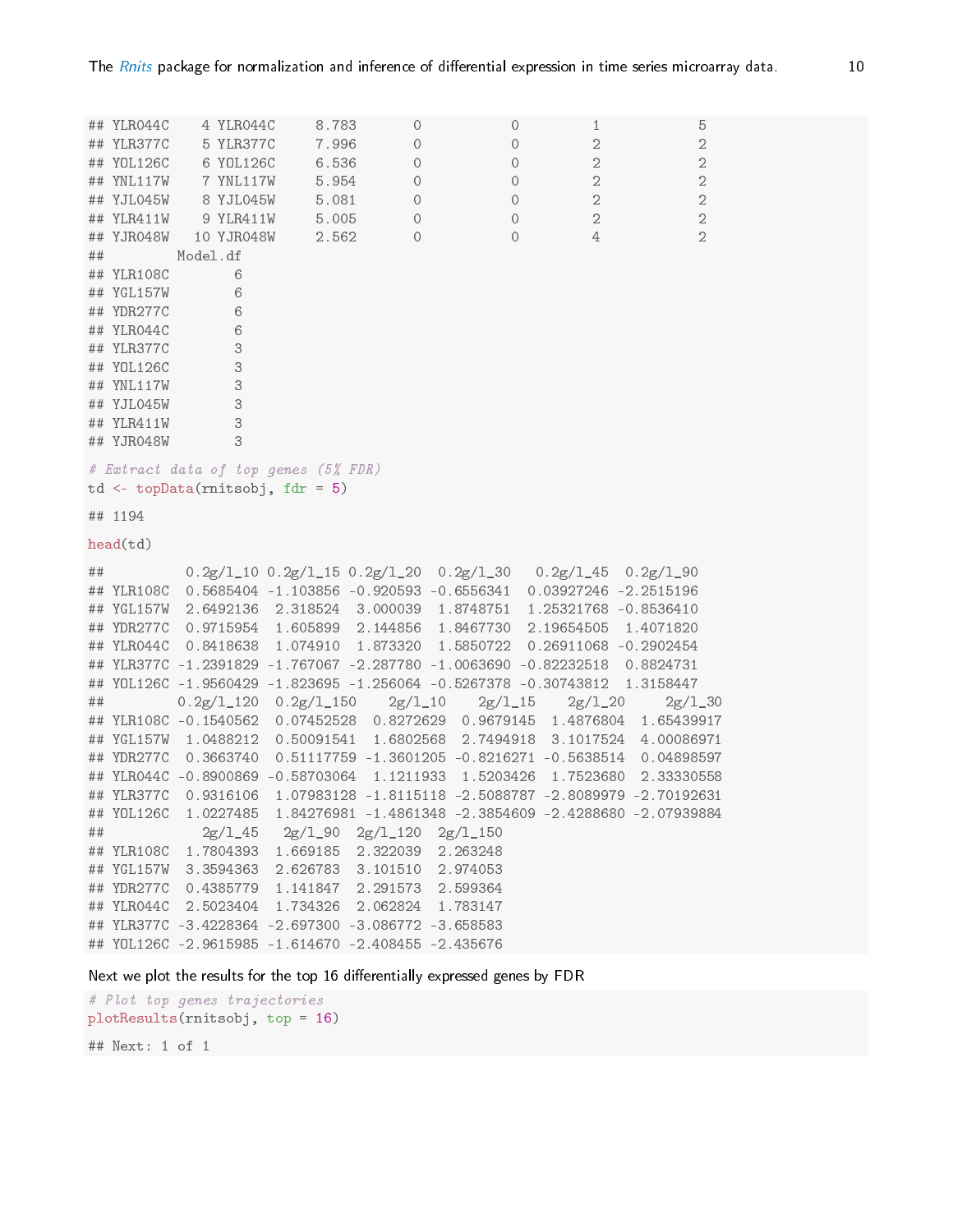

#### sessionInfo()

## R version 3.1.1 Patched (2014-09-25 r66681) ## Platform: x86\_64-unknown-linux-gnu (64-bit) ## ## locale: ## [1] LC\_CTYPE=en\_US.UTF-8 LC\_NUMERIC=C ## [3] LC\_TIME=en\_US.UTF-8 LC\_COLLATE=C ## [5] LC\_MONETARY=en\_US.UTF-8 LC\_MESSAGES=en\_US.UTF-8 ## [7] LC\_PAPER=en\_US.UTF-8 LC\_NAME=C ## [9] LC\_ADDRESS=C LC\_TELEPHONE=C ## [11] LC\_MEASUREMENT=en\_US.UTF-8 LC\_IDENTIFICATION=C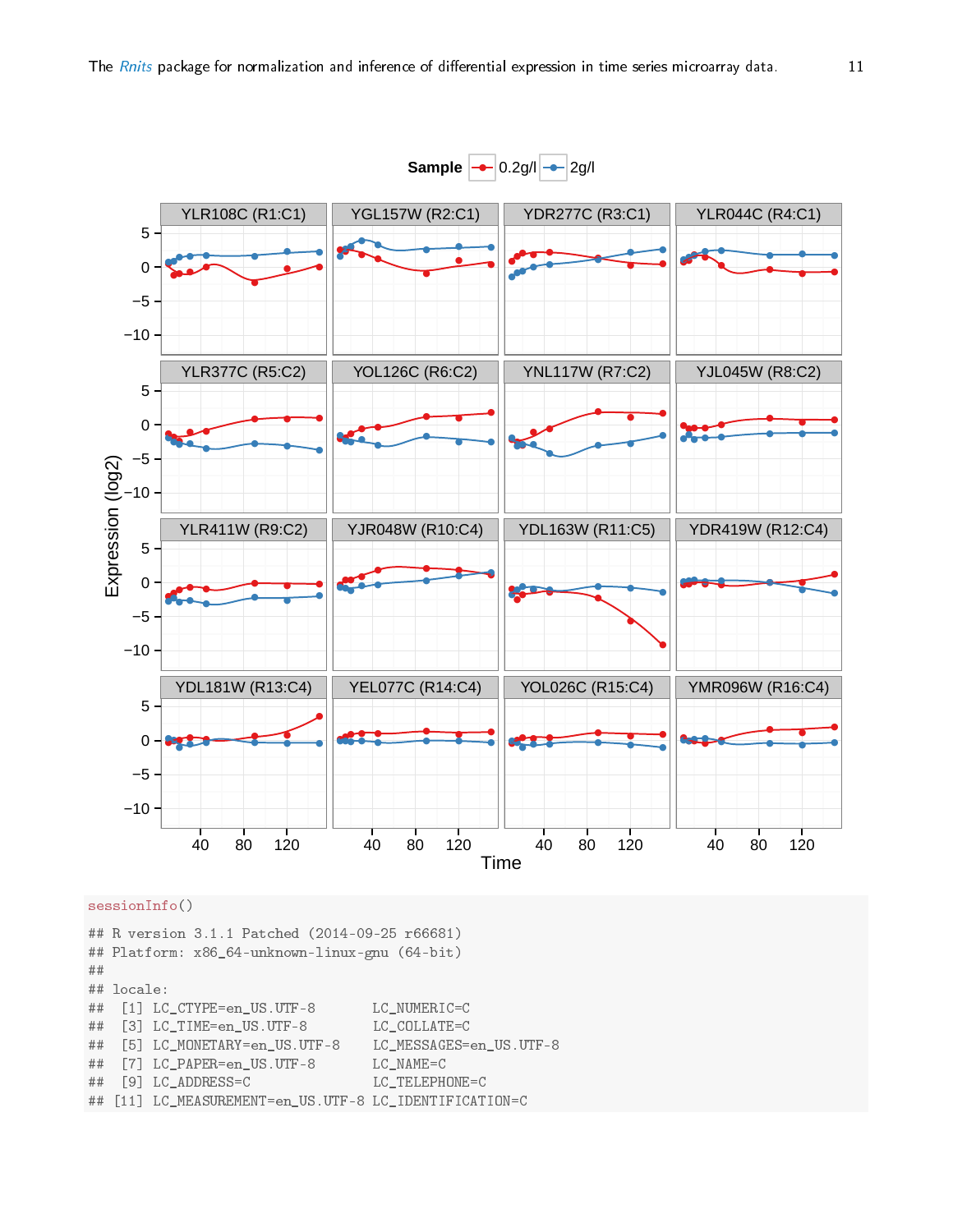```
##
## attached base packages:
## [1] parallel stats graphics grDevices utils datasets methods
## [8] base
##
## other attached packages:
## [1] Rnits_1.0.0 limma_3.22.0 ggplot2_1.0.0
## [4] stringr_0.6.2 GEOquery_2.32.0 Biobase_2.26.0
## [7] BiocGenerics_0.12.0 knitr_1.7
##
## loaded via a namespace (and not attached):
## [1] BiocInstaller_1.16.0 BiocStyle_1.4.0 MASS_7.3-35
## [4] RColorBrewer_1.0-5 RCurl_1.95-4.3 Rcpp_0.11.3
## [7] XML_3.98-1.1 affy_1.44.0 affyio_1.34.0
## [10] boot_1.3-13 codetools_0.2-9 colorspace_1.2-4
## [13] digest_0.6.4 evaluate_0.5.5 formatR_1.0
## [16] grid_3.1.1 gtable_0.1.2 highr_0.3
## [19] impute_1.40.0 labeling_0.3 munsell_0.4.2
## [22] plyr_1.8.1 preprocessCore_1.28.0 proto_0.3-10
## [25] qvalue_1.40.0 reshape2_1.4 scales_0.2.4
## [28] splines_3.1.1 tools_3.1.1 zlibbioc_1.12.0
```
### <span id="page-11-0"></span>4 Summary

Dynamic changes in transcriptional programs to changing stimulus or cell cycle stages necessitate an experimental design that tracks expression changes over a period of time. There are often constrains on the replication levels in such designs, posing a challenging inference problem. A number of methods have been developed to infer differential expression between conditions. We extend a previously developed method by [\[8\]](#page-12-2) of using B-splines to perform hypothesis testing. We extended the method to include a model selection step that optimizes for distinct subsets within the expression data, corresponding to diverse transcriptional regulatory patterns in cells. We present this method as an comprehensive analysis R package *[Rnits](http://bioconductor.org/packages/release/bioc/html/Rnits.html)* to enable the data import, pre-processing, normalization, analysis and visualization of gene expression data from a variety of sources (GEO, raw or normalized data tables).

### References

- <span id="page-11-1"></span>[1] Ping Ma, Wenxuan Zhong, and Jun S. Liu. Identifying differentially expressed genes in time course microarray data. Statistics in Biosciences,  $1(2)$ :144-159, 2009.
- <span id="page-11-2"></span>[2] Martin Aryee, Jose Gutierrez-Pabello, Igor Kramnik, Tapabrata Maiti, and John Quackenbush. An improved empirical bayes approach to estimating differential gene expression in microarray time-course data: Betr (bayesian estimation of temporal regulation). BMC bioinformatics, 10(1):409, 2009.
- <span id="page-11-3"></span>[3] Yu Chuan Tai and Terence P. Speed. A multivariate empirical bayes statistic for replicated microarray time course data. The Annals of Statistics,  $34(5)$ : 2387-2412, 2006.
- <span id="page-11-4"></span>[4] Ziv Bar-Joseph, Georg Gerber, David K. Gifford, Tommi S. Jaakkola, and Itamar Simon. A new approach to analyzing gene expression time series data. In Proceedings of the sixth annual international conference on Computational biology, pages 39-48. ACM, 2002.
- <span id="page-11-5"></span>[5] Ziv Bar-Joseph, Georg Gerber, Itamar Simon, David K. Gifford, and Tommi S. Jaakkola. Comparing the continuous representation of time-series expression profiles to identify differentially expressed genes. Proceedings of the National Academy of Sciences, 100(18):10146-10151, 2003.